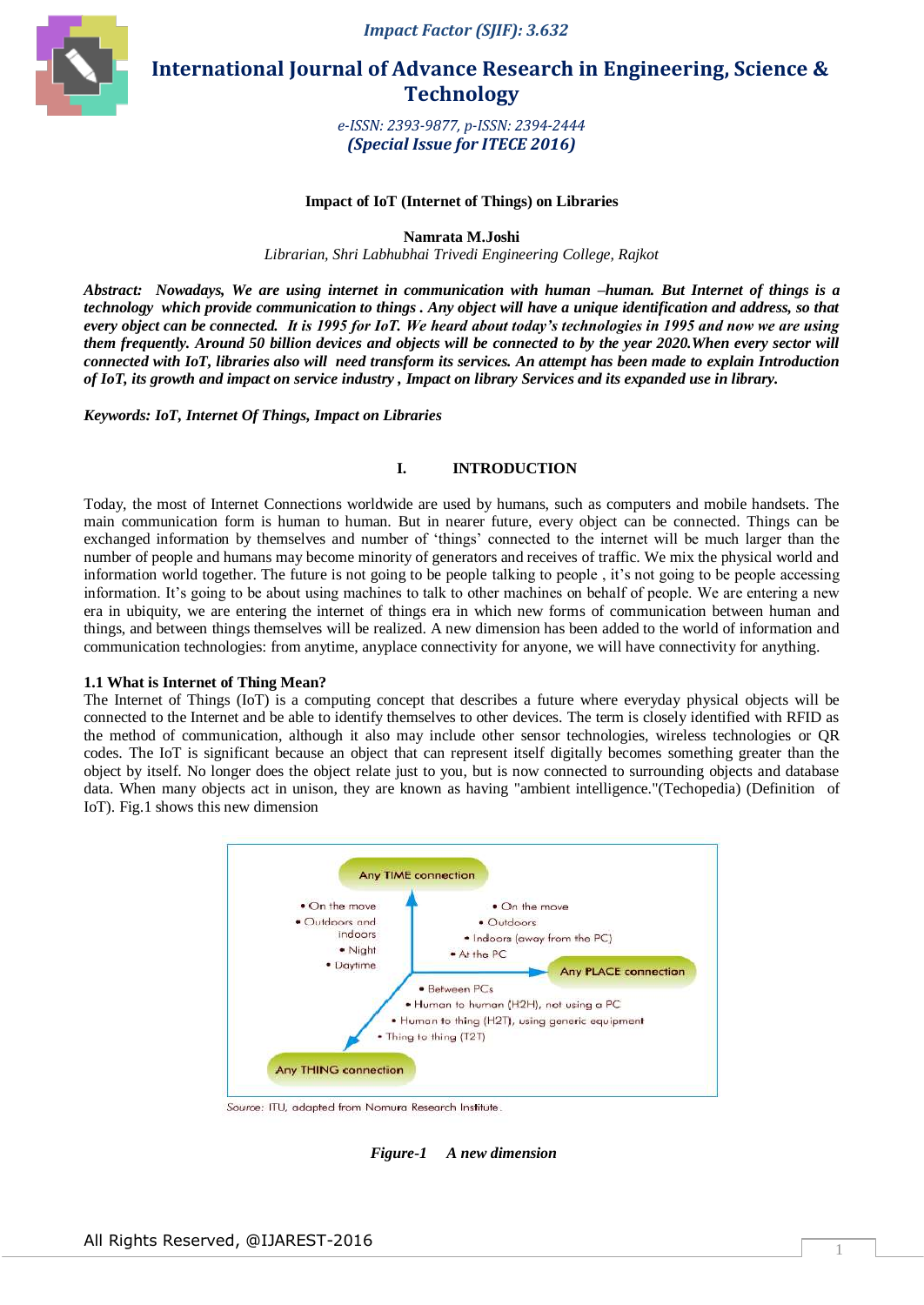# *International Journal of Advance Research in Engineering, Science & Technology (IJAREST) (Special Issue for ITECE 2016), e-ISSN:* 2393-9877*, print-ISSN:* 2394-2444

## **II. IMPACT ON SERVICE INDUSTRIES**

We are seeing innumerable examples of IoT applications in different types of industries like manufacturing, home appliances,, health sector, defense. Research, insurance etc. In case of service industry, IoT applied to monitor consumer's activities, in that case business is undertaken and risks are reduced. Almost all the sector of life will be influenced by Internet of Things by 2020.Some of them as below,

## **2.1 Home**

To provide vivid example of the IOT in practice, the retailer Amazon recently announced the Amazon Dash. The Dash uses small buttons that are designed to be connected to an Amazon account. Users need to suppose to place these buttons in their home near their daily used products. As a example, if my toothpaste is out of stoke or very less in stock, Amazon dash will inform me about that. I will get message in my mobile or my watch. I can order it online or purchase from nearer shop. In that example I can add milk, vegetables, tea ,sugar etc.

### **2.2 Health care**

IoT has great potential in health care industries. Recently , we heard about robot who can do operations. Human error can be less in these kind operations. Smart watches will be there and play as a personal care taker. It shows your sugar level, BP level ,heart bits, what you should eat and what you should not, how much exercise you need to do and how much to walk.

### **2.3 Automobiles**

We already are using GPS technology in mobile. You will get empty milk carton information in car before you reach home. May be car inform to another car about bad roads, traffic jam , best restaurants. May be driverless cars also will run on roads.



**Figure 2 Impact on all the Sector**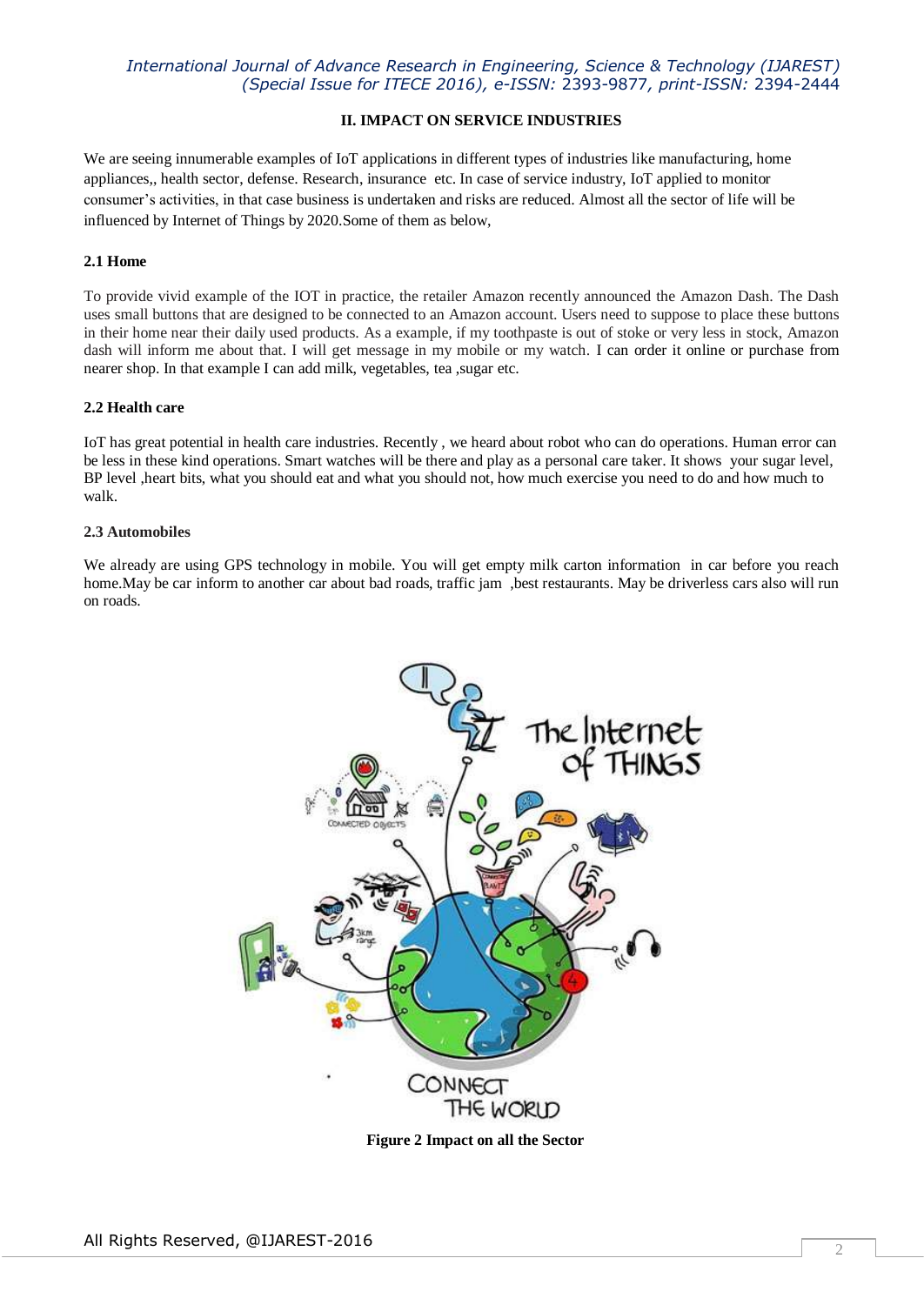# *International Journal of Advance Research in Engineering, Science & Technology (IJAREST) (Special Issue for ITECE 2016), e-ISSN:* 2393-9877*, print-ISSN:* 2394-2444

### **II. IMPACT ON LIBRARY SERVICES**

Librarians are very much familiar and already using RFID Tags for the library management services like books transaction, books shelving ,security purpose. .RFID (Radio Frequency Identifier) is a pivotal enablers of the Internet Of Things. IoT is still in infancy but,it has great potential for libraries. Libraries will be competent to add more valuable services and offer rich library experience for users. In the case of IoT ,the main thing is different than RFID is that, the Internet Interacting with a thing or object. Libraries have many objects like books, Journals ,CD/DVDs, theses and many more physical object. IoT can be blessing to overcome from some constant library problems such misplacement of objects and their usage reports. It can be help in escalation tie between information and users. Most of the user have smart mobile apps, libraries can enable them to access and use library resources through virtual library card. Some examples of library services which may given excellent by the help of Internet of Things.

#### **3.1. Book Transaction :**

With integration of library collection with mobile devices of patrons with IoT application ,circulation of items and reminder of books can be on streamlined. The IoT will able to tell users about book's availability, missing or issued by whom. It may give automatic message them when their reserved book physical come in library. Their issued book may also give reminder when their return date on due.

### **3.2 Reference Service:**

IoT can help to librarian to create user's profile through his/her recommendation and library resources usage reports. They can easily suggest resources to user as per their requirement. If user engaged with research ,library can automatically provide their desired material by mail.

#### **3.3 Access to library resources:**

Libraries, with help of mobile app may provide a virtual library card to its members, which will help member to access to library and use resources. When user will use online catalogue ,mobile app provide map of searched item as per its availability. It can also provide its information that where and when user can find it.

#### **3.4. Collection Management**

Collection management and stock verification both are very difficult in libraries with big collection. Libraries are having range of materials and different physical form also. Smart books, journals and documentation can be verified automatically. Missing of books can be reduce by this technology. It may help in ordering process and give usage report of ordered books. Librarian can check is that book is really in use or not.

#### **3.5. Information Literacy**

Information literacy or library orientation will be more easy and virtual. Every new user tour library virtually. IoT help library in providing self guided virtual tour. Libraries having setup beacons like wireless devices at different sections ,their mobile phone will play a video or audio explaning more about that section and how one can get maximum benefit out of it. It may able to provide special information about manuscript with photograph too.